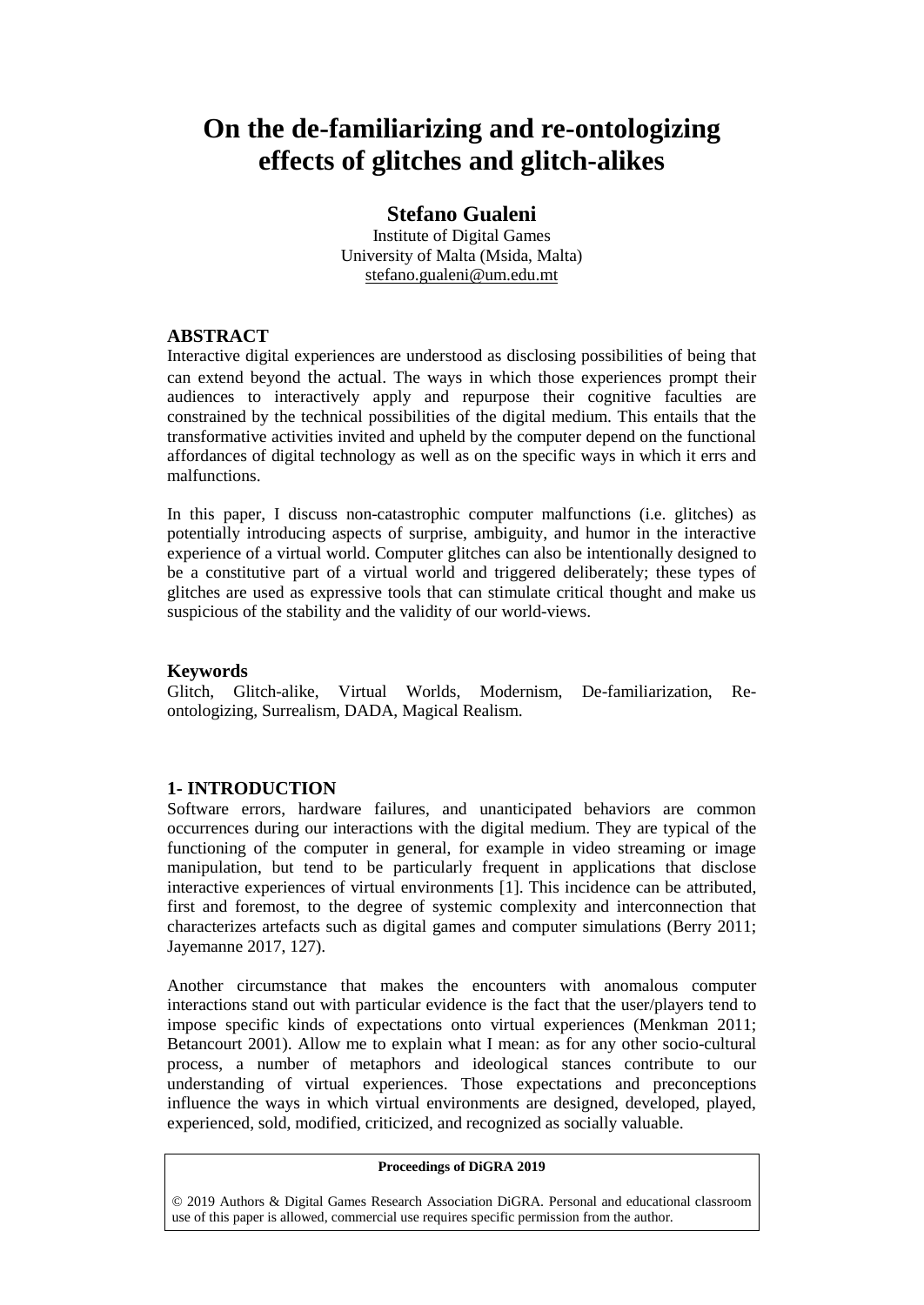One of the preconceptions that are particularly relevant to examine in relation to the scopes of this paper is the one according to which self-consistency and verisimilitude are highly desirable qualities of virtual experiences (Švelch 2014a, 56). This ambition underpins the developers' pursuit of aesthetic fidelity in the representational modelling of computer environments (as well as their drive to simulate natural physics in progressively more granular detail). Going back to our encounters with glitches, I argue that the paradigm outlined above (i.e. the implicit preference for experiences that are self-consistent and verisimilar) is a central factor in making imperfections and technical anomalies particularly evident and unsettling for the audience of digital games.

In the current academic discourse surrounding digital games, the term 'glitch' generally refers to an unpredictable event that alters or disrupts our interactive experiences of a digital game: a defect, a gap in what is expected to be a predictable and reliable domain of perception and logic (Švelch 2014a; Janik 2017). This perspective can be exemplified by James Newman's often quoted definition of glitches as "audio-visual imperfections (graphics drawing incorrectly or audio breaking up), gameplay anomalies (the ability to get stuck in certain looping sequences), or even narrative inconsistencies (continuity errors either within titles or across series)" (Newman 2005, 63). In line with this tradition, in the present paper I will refer to a glitch as a non-catastrophic malfunction with computer software or hardware that is recognized as anomalous.

With this definition I am framing the glitch not as a mere technical occurrence, but as a socio-technical phenomenon in which both technology (the anomaly) and people (those recognizing it) play a constitutive role. In other words, I am not proposing to understand glitches as mere 'things', but rather as experiences that can take place in the context of a broader set of relationships between computers and their users.

Motivated by pragmatic, creative purposes, designers and artists have demonstrated a growing interest in the experiential effects of glitches and in the expressive possibilities that they offer (Moradi 2004; Menkman 2011; Betancourt 2011). From their perspective, the expressive (and more vastly cultural) potential of glitches does not need to emerge from glitches encountered 'in the wild', so to speak, but can also be triggered by non-catastrophic anomalies that were 'domesticated' (and replicated). In glitch-art, these effects are often manufactured with post–production techniques or by means of omissions, inconsistencies, and deformations that are deliberately fabricated. Iman Moradi labelled the latter 'glitch-alikes' (Moradi 2004).

With the intention of discussing the transformative effects of the interactive experience of a glitched work, this paper will almost solely concentrate its attention on glitch-alikes. This decision was taken for the sake of giving this text a clear focus and a manageable size, and not with the intention of downplaying the unsettling and transformative effects of encountering genuine computer glitches. This point will be further articulated in the concluding section for this paper. Another aspects of effective glitches that, I believe, cannot be ignored in a humanistic assessment of their cultural potential is the particularly explicit way in which they challenge the classical (i.e. pre-digital) understanding of notions such as 'agency', 'intentionality', and 'otherness'.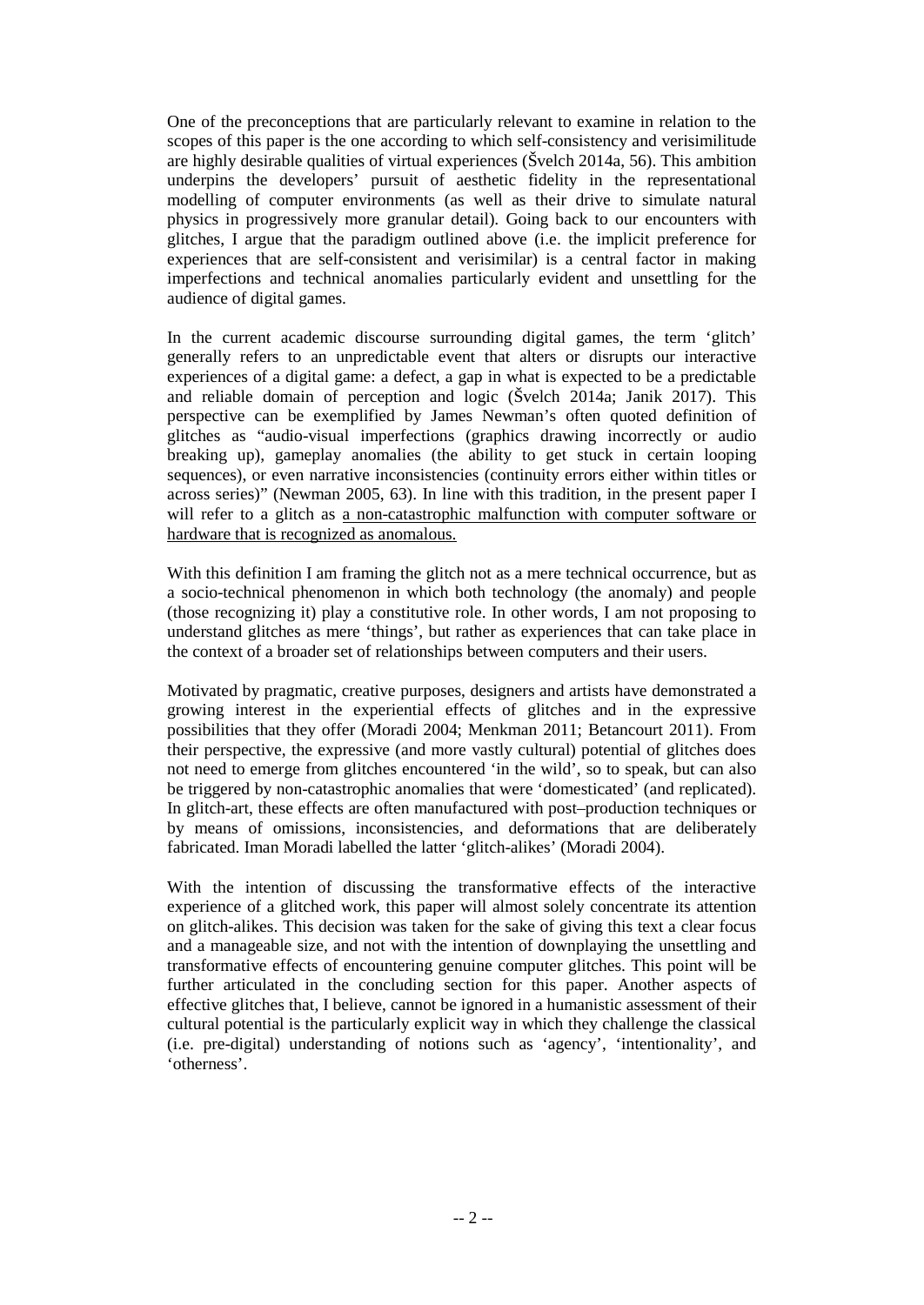# **2- THE DE-FAMILIARIZING AND RE-ONTOLOGIZING EFFECTS OF GLITCHES AND GLITCH-ALIKES**

A survey of existing literature on computer glitches in the fields of media studies and game studies reveals a few canonical ways to understand the cultural relevance of glitches and glitch-alikes. Among them, for instance, are scholars who concentrate their attention on glitches as unexpected occurrences that can advance human creativity (see Davies 2004; Vuillemot & Huron 2016). Others focus on glitches as unanticipated affordances that can influence in-game behavior and disclose new performative possibilities and advantages for the players (see Consalvo 2007; Meades 2013; Švelch 2014a). Others still, typically with a humanistic background, dedicate their academic efforts to analyze glitches in relation to notions like procedural humor and machine agency (see Švelch 2014a; Švelch 2014b; Janik 2017). This last group of scholars often recognize glitches and glitch-alikes as culturally relevant in their capability to reveal the artificiality and the precariousness of our experiences of- and interactions with- virtual worlds. They tend to approach glitches as the inconvenient resurfacing of the 'materiality' of digital mediation. In this sense, they value our encounter with the glitch in their capability to reveal the modern mythologies of 'virtual realism' and 'transparent immediacy' as inaccurate if not downright deceptive.

From similar angles, glitches can be recognized as inherently critical in their cultural function, as they have the potential to arise our suspicion concerning the stability and reliability not only of virtual worlds and their digital mediation, but also of our own mental models (Berry 2011, Betancourt 2014, 54-55; Janik 2017, 70-72). In line with the previous observations, Rosa Menkman attributed the ways in which glitches unsettle our expectations to "an elusive, divergent, inherently political moment(um) through which axioms are questioned, genres are broken open, and categories are created" (Menkman 2011, 42).

Michael Betancourt traced the recognition of the cultural role of subversive aesthetics in general back to modernist art, and, in particular, to Theodor Adorno's posthumously published book *Aesthetic Theory* (1970). In *Aesthetic Theory*, Adorno attributed an inherent critical value of art as, in his definition, art violates the functional demands of bourgeois society and defies its aesthetic expectations (Betancourt 2014). Even earlier than the seventies, several similarities could be identified between the methods and aspirations of glitch-art and the artistic strategies of the DADA movement.

DADA's subversive aesthetic strategies consisted in unfamiliar juxtapositions and nonsensical compositions that contended the existence of absolute aesthetic as well as social values. Rooted in- and in some cases directly associated with- anarchistic and nihilistic political currents (see Middleton 1962; Chipp & Seltz 1968, 366-396), DADA's artistic work insisted on the idea that no object could legitimately be privileged or considered ontologically superior or 'truer' than another. This expressive goal had its practical equivalents in artistic techniques such as found art, cut-up, and assemblage. In their early  $20<sup>th</sup>$  century manifestoes, the Dadaists explicitly challenged the means/ends rationality that they identified as underpinning Western thought, and proposed to foster social change through acts of aesthetic insubordination. The experience of unsettling and unfamiliar works was expected to transcend the conceptual boundaries of art and foster real-world incredulity towards the values, the logics, and aspirations of both the bourgeoisie and nationalism. These aspirations, central to modernism in the arts, are evident, for example, in the words of Romanian poet, essayist, and founder of the European Dada movement, Tristan Tzara, who concluded his *Dada Manifesto 1918* with the following words: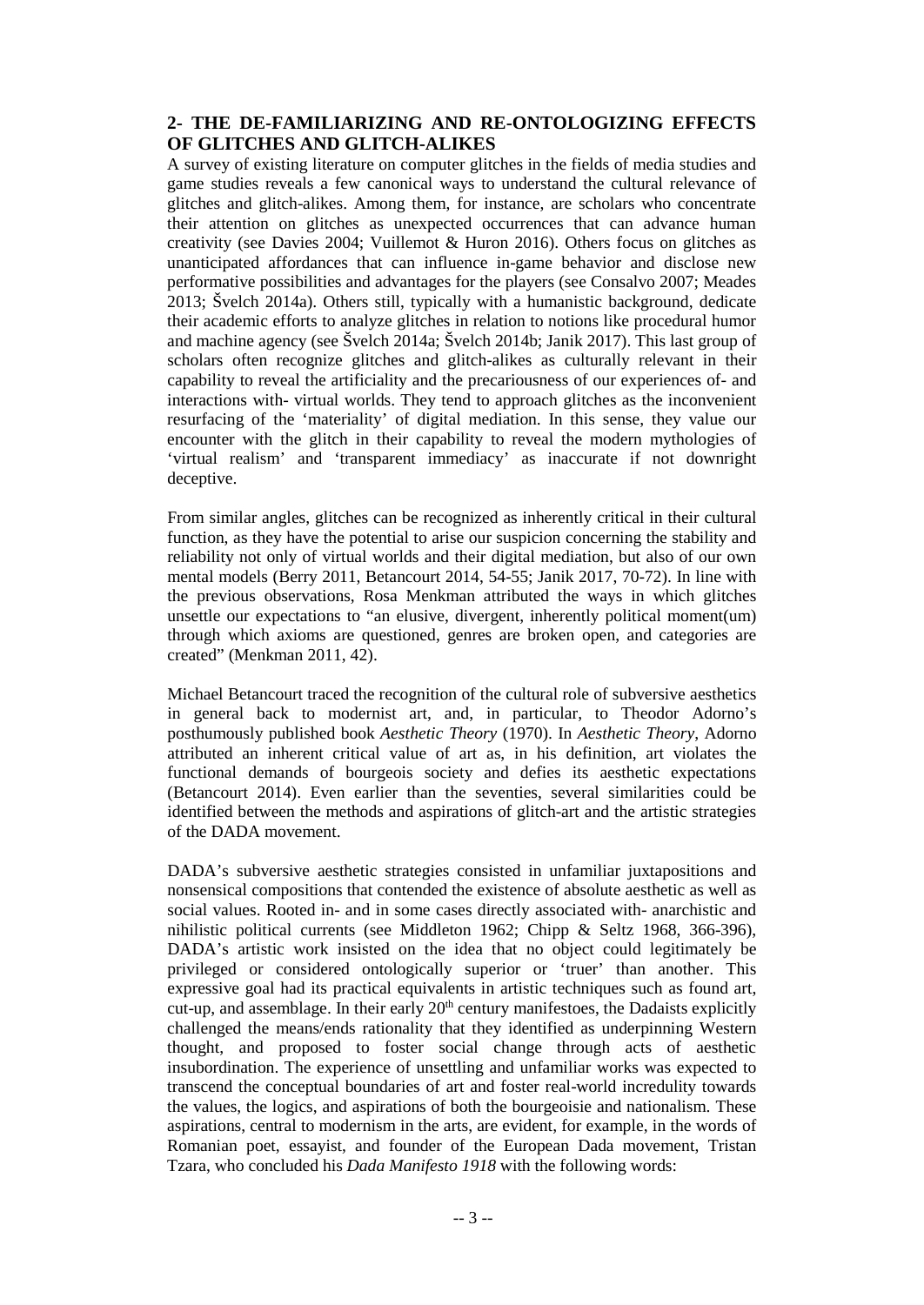"The abolition of logic, which is the dance of those impotent to create: DADA; ... every object, all objects, sentiments, obscurities, apparitions and the precise clash of parallel lines are weapons for the fight: DADA; abolition of memory: DADA; abolition of archaeology: DADA; abolition of prophets: DADA; abolition of the future: DADA... Freedom: DADA DADA DADA, a roaring of tense colours and interlacing of opposites and all contradictions, grotesques, inconsistencies: LIFE."

In analogy with how the seditious and re-framing messages of modernism were supposed to work on their audiences, Betancourt further observed that the critical and political potential of glitches and glitch-alikes can only be actualized when the audience not only recognizes a glitched work as anomalous, but also actively chooses to interpret it in a critical fashion [2]. Betancourt's text particularly emphasizes the active role of the subject that resonates with the philosophical work of Michel Foucault, and with how the latter famously defined 'critique' as the act in which one gives oneself "the right to question truth on its effects on power and question power on its discourses on truth" (Foucault 2007, 47).

The wake of what was just outlined, the perspectives that I intend to offer in this paper rely on the idea that the potential of glitches and glitch-alikes to function as critical and transformative tools depends on the recipients' individual attitudes and dispositions. On that fundamental stance, and in a way that resonates with the experience of fiction more in general, I propose to understand the effects of our encounters with glitches and glitch-alikes as having effects and consequences in the actual world [3]. That is to say that the experience of glitches and glitch-alikes can change us in ways that go beyond our conceptualizations of- and relationships withvirtual worlds, and can affect how we interpret situations and possibilities in the world that we share as biological creatures. To be more specific, I argue that by making us question the validity and the stability of the expectations and conceptual frames that are customarily applied to the actual world, the experience of a glitched work can foster what I will later indicate as 're-ontologizing' effects.

In advancing this argument, in the next section of this paper I will discuss the expressive uses of glitch-alikes as having affinities with the expressive strategies and the political aspirations that characterized several artistic movements and currents associated with modernism in the arts. References that I consider worth mentioning in this regard are Viktor Shklovsky's notion of *ostranenie* ('estrangement', 'defamiliarization') and Ezra Pound's dictum "make it new" (Shklovsky 1917; Pound 1958). In several essays by the latter, "make it new" encapsulated what the American poet understood as the defining feature of modernist aesthetic: the aspiration to elicit a change of perspective that might allow the recipients of the work of art to rediscover their familiar world and to reshape their sensitivity and perspectives.

## **3- MODERNIST GLITCH-ALIKES**

The work of the Argentine author of philosophical reveries and literary criticism Jorge Luis Borges is rich with imaginative alternatives to the ways in which Western thought understood and represented the world. In a short story titled 'The Analytical Language of John Wilkins', Borges informs his readers that, in a certain Chinese encyclopedia (the 'Celestial Emporium of Benevolent Knowledge'), the animals are divided into: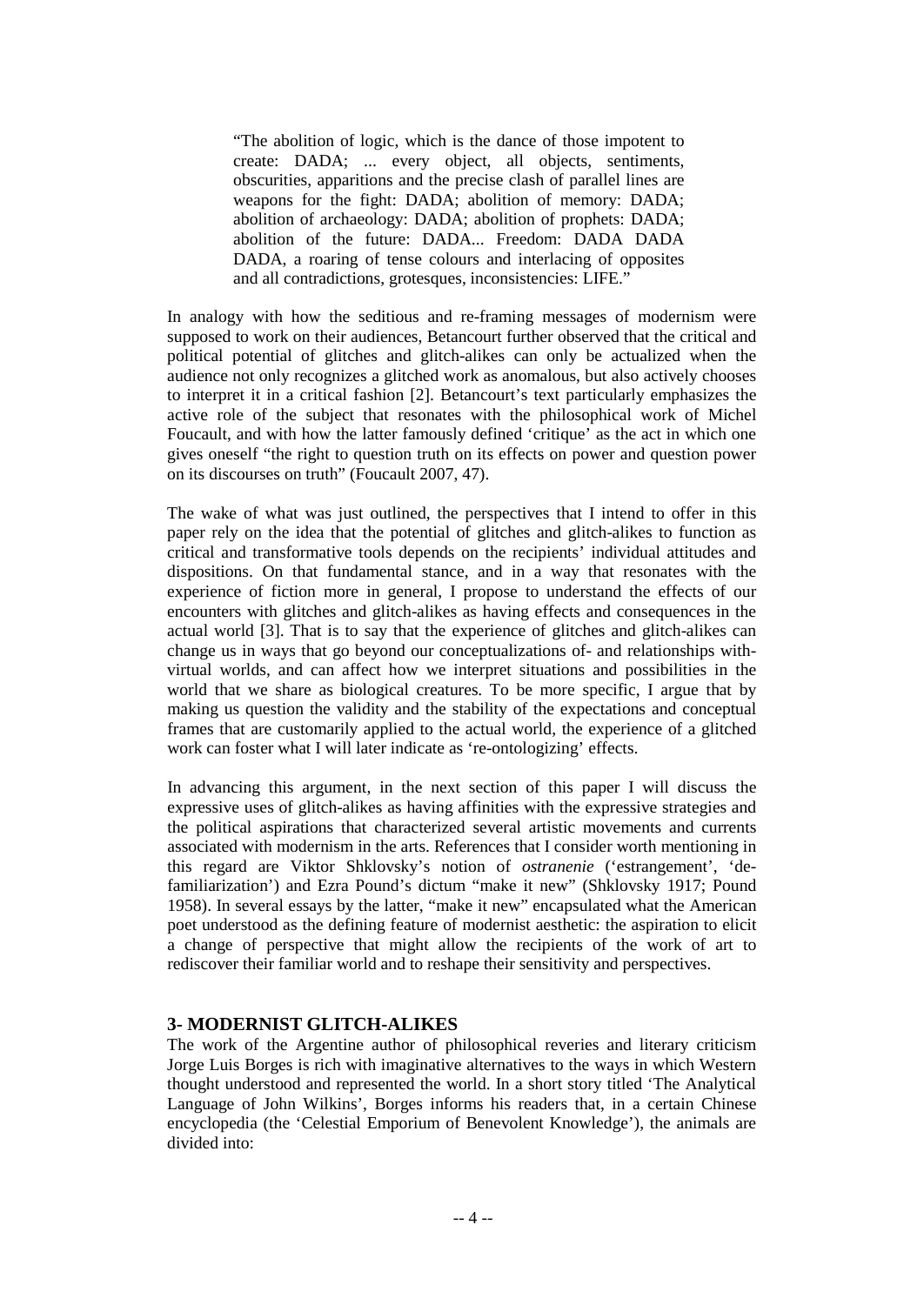"(a) belonging to the Emperor, (b) embalmed, (c) tame, (d) suckling pigs, (e) sirens, (f) fabulous, (g) stray dogs, (h) included in the present classification, (i) frenzied, (j) innumerable, (k) drawn with a very fine camelhair brush, (l) et cetera, (m) having just broken the water pitcher, (n) that from a long way off look like flies" (Borges 2001, 231).

A vertiginous chasm separates the fictional taxonomy of the Chinese encyclopedia from the scientific taxonomy of fauna initiated by Carl von Linné halfway through the 18th century. In the face of the incongruence between the two epistemological approaches, Michel Foucault commented that Borges's fabulous categorization had profound (and profoundly humorous) effects on him. Foucault wrote that Borges's taxonomy shattered the familiar landmarks of his thought, and demonstrated, through the "exotic charm of another system of thought", the "limitation of our own, the stark impossibility of thinking that" (Foucault 1994, xv).

Borges' literary work reveals a fascination with the capability of language (and literature in particular) for suggesting hidden, unexpressed possibilities of being, and alternatives to the ways in which humans commonly think and behave. His work insinuates that the world we share as biological creatures might not be univocal and unwavering in its functioning and meaning. These deliberate unsettling effects are not exclusive to Borges's literary production, but resonate with aspirations that are often associated with modernism in the arts. Particularly relevant to mention, here, is the literary current of magical realism, of which Borges is often cited as a representative. In their work, authors that are commonly labelled as 'magical realists' describe verisimilar settings that are "invaded by something that is too strange to believe" (Stretcher 1999, 267). In a comparable fashion, glitch artists purposefully trigger transient malfunctions and employ glitch-like-artefacts to elicit feelings of unfamiliarity and eeriness in their audience (see Figure 1).



**Figure 1:** Rosa Menkman's *BLINX2* (from Rosa Menkman's FLICKR account, used with permission [https://www.flickr.com/photos/r00s/5981939039\)](https://www.flickr.com/photos/r00s/5981939039)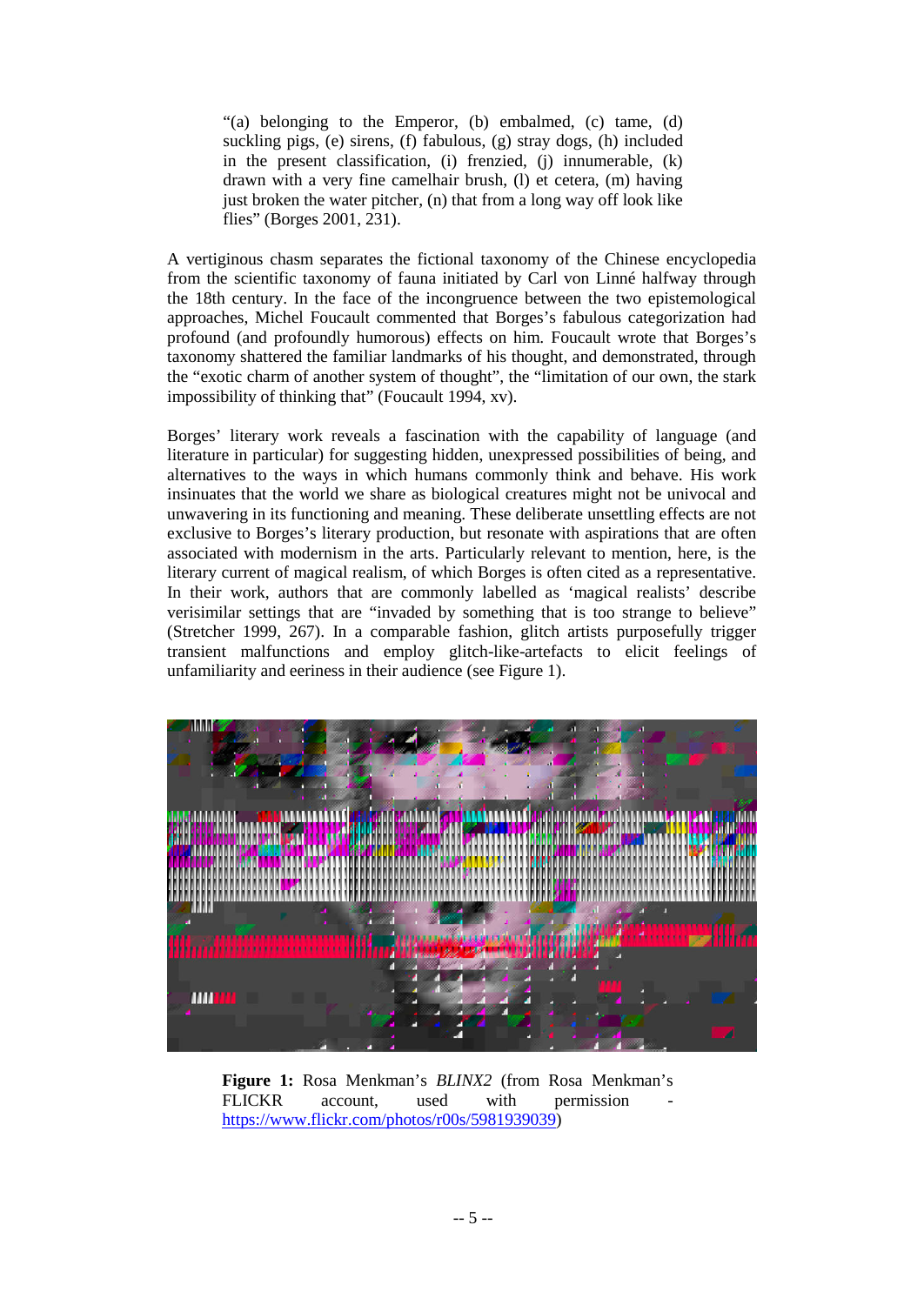The analogy between glitch art and magical realism becomes especially evident when glitch-artists or game designers pursue ambiguous and exhilarating experiences by means of using glitch-alikes as constitutive parts of a fictional context. In other words, they can be compared to magical realists when they present glitch-alikes as common events (events that are potentially perceived and acknowledged by the characters within the fictional context) and not as failures and imperfections that are only experienced from a meta-fictional stance (that is, from outside the fictional situation, for examples about this specific expressive use of glitch-alikes, see endnote 4).

Artists can, conversely, employ glitch-alikes as surprising, non-contextual incursions in a certain experiential domain. In those cases, their work can be more suitably associated with the radical de-familiarizing effects sought after by strands of modernism other than magical realism. The often disturbing ways in which the precariousness and the materiality of a glitched work brings to mind the use of nonsense and techniques such as found objects, cut up, and decollage that we have already mentioned as characterizing the expressive arsenal of DADA (as well as surrealism).

With reference to the Borgesian excerpt discussed earlier, I consider it important to observe that all kinds of literary fiction necessitate its audience to both interpret text (a requirement shared by all types of literature) and engage with it through imagination (a mandate that all forms of fiction have in common). The way in which we actively relate with de-familiarizing glitch-alikes and with de-familiarizing literature have, thus, several points of contact and analogy. There, however, are also differences between the two that I consider relevant to examine.

Literature largely presents situations and events by using of signs and representations that are accessed by means of the readers' cognitive as well as imaginative faculties [5]. Similarly, experiencing the virtual environments of digital games and computer simulations requires cognitive engagement and a degree of collaboration from the users/players in terms of imagination (for example in developing hypotheses about the functioning of certain aspects of the virtual environment in question, or in speculatively 'filling-in' aspects of the narrative that were not explicitly presented in the content). Despite their similarities, I argue that the persistently intelligible and interactive experiences disclosed by digital games and simulations cannot be considered to be simple representations. By definition, those traits of virtual environments (interactivity, persistency, and intelligibility, together with the possibility to return to them at will) make them possible to be experienced as worlds by human beings [6].

When experienced as parts of a larger, persistent domain of cognition, perception, and interaction (i.e. as part of a world), the potential of glitches for unsettling our expectations and mental models is significantly different from that of imperfections and malfunctions that are merely encountered as representations (for example in the cases of databending and compression-losses in visual glitch art forms - see Figure 1 or in the growing sub-field of textile glitch art). Understanding our encounters with glitches as part of our cognitive, perceptual, and interactive engagement with a world is a particularly useful and advantageous aspect of the proposed approach. Experiencing a 'glitched world' dynamically (that is interactively and repeatedly) invites unfamiliar ways to understand and negotiate the meanings and possibilities of that world in ways that are simply within the affordances of our subjective imagination.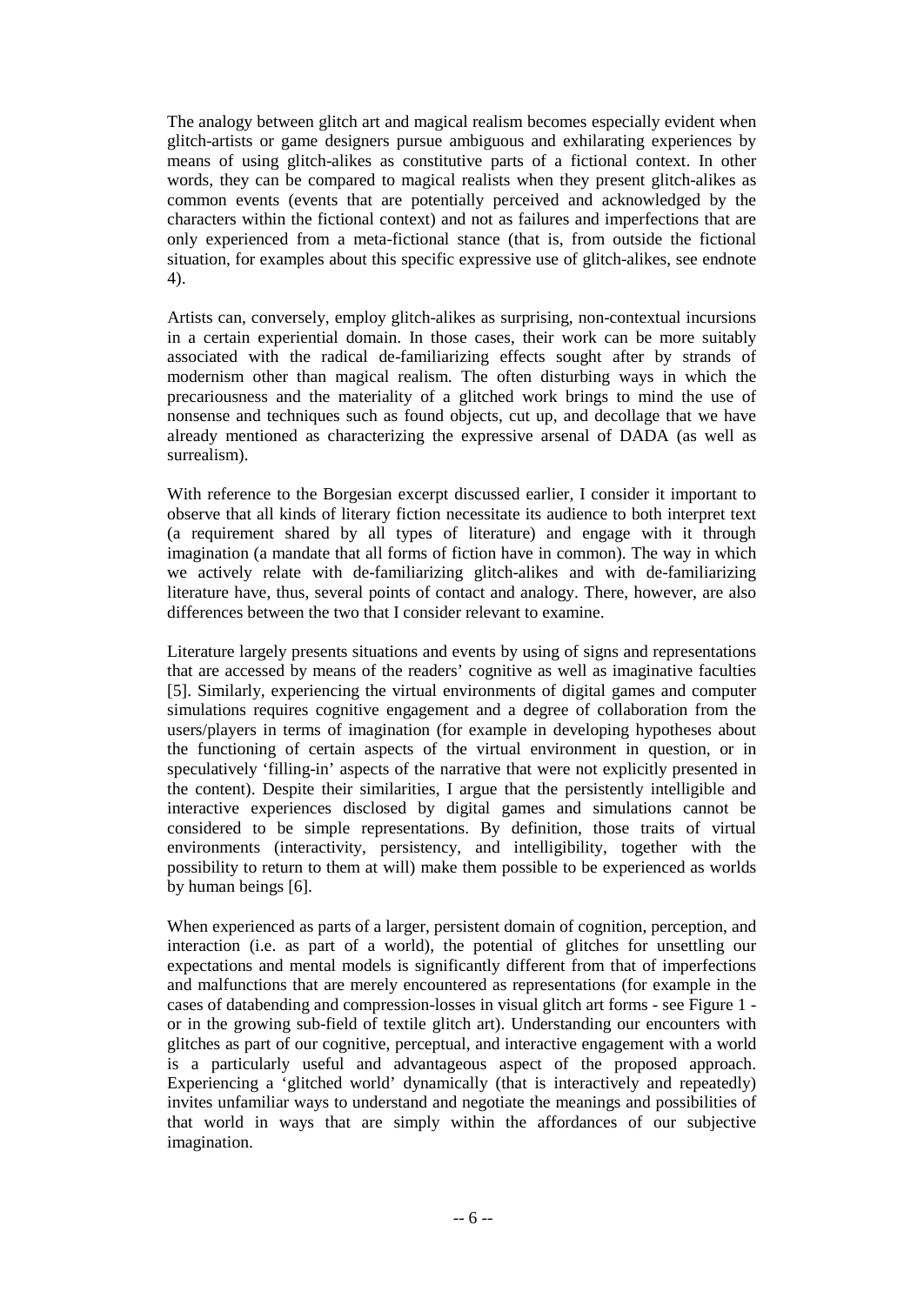In relation to this last claim, I want to advance the idea that the interactive encounter with glitched worlds have a 'fluidifying' effect on our modes of thinking. What I am arguing here is that experiencing glitches have a unique, experiential way to put us in a 'subjunctive mood', an attitude that fosters the development and the evaluation of alternative modes of thinking and behaving (see Gualeni 2015, 123). To borrow the words of Robert Musil, the encounter with glitches and glitch-alikes increase our "ability to conceive everything that there might be just as well as to attach no more importance to what is than to what is not" (Musil, 1996, 11). This intensified capability to develop and evaluate alternative modes of being in a world is what I previously indicated as the 're-ontologizing' effects of critically engaging with literary fictions, glitches, glitch-alikes, as well as any other transformative experiences.

To exemplify the use of the specific de-familiarizing and re-ontologizing effects of interactive glitch-alikes in artistic practices, I will briefly examine two computer games that make extensive uses of these expressive strategies: *ROM CHECK FAIL!*  (Woods, 2008) and *untitled game* (*Jodi*, 1996-2001). The reason why I will be specifically looking at computer games, over the broader horizon of glitchy computer applications in general, is that paper was written for a Digital Games Research Association (DiGRA) Conference. Digital game examples that deliberately harness glitch-alikes were, thus, chosen with the hope that members of that specific community would find them either familiar or, at least, intuitively accessible.

*ROM CHECK FAIL!* (see Figure 3) is a free, web-game that was independently developed by Jarrad 'Farbs' Woods and published online in 2008. Its fragmented gameplay is composed of a small anthology of early-80's home-console landmark titles. *ROM CHECK FAIL!* begins with a mock boot-up screen, in which the player is informed about a technical failure with the ROM (Read-Only Memory) cartridge. From that moment onwards, the game intermittently reassembles and 'palette-swaps' the background over which its gameplay takes place while also scrambling the information in the interface field, distorting the background music, and playing corrupted sound effects.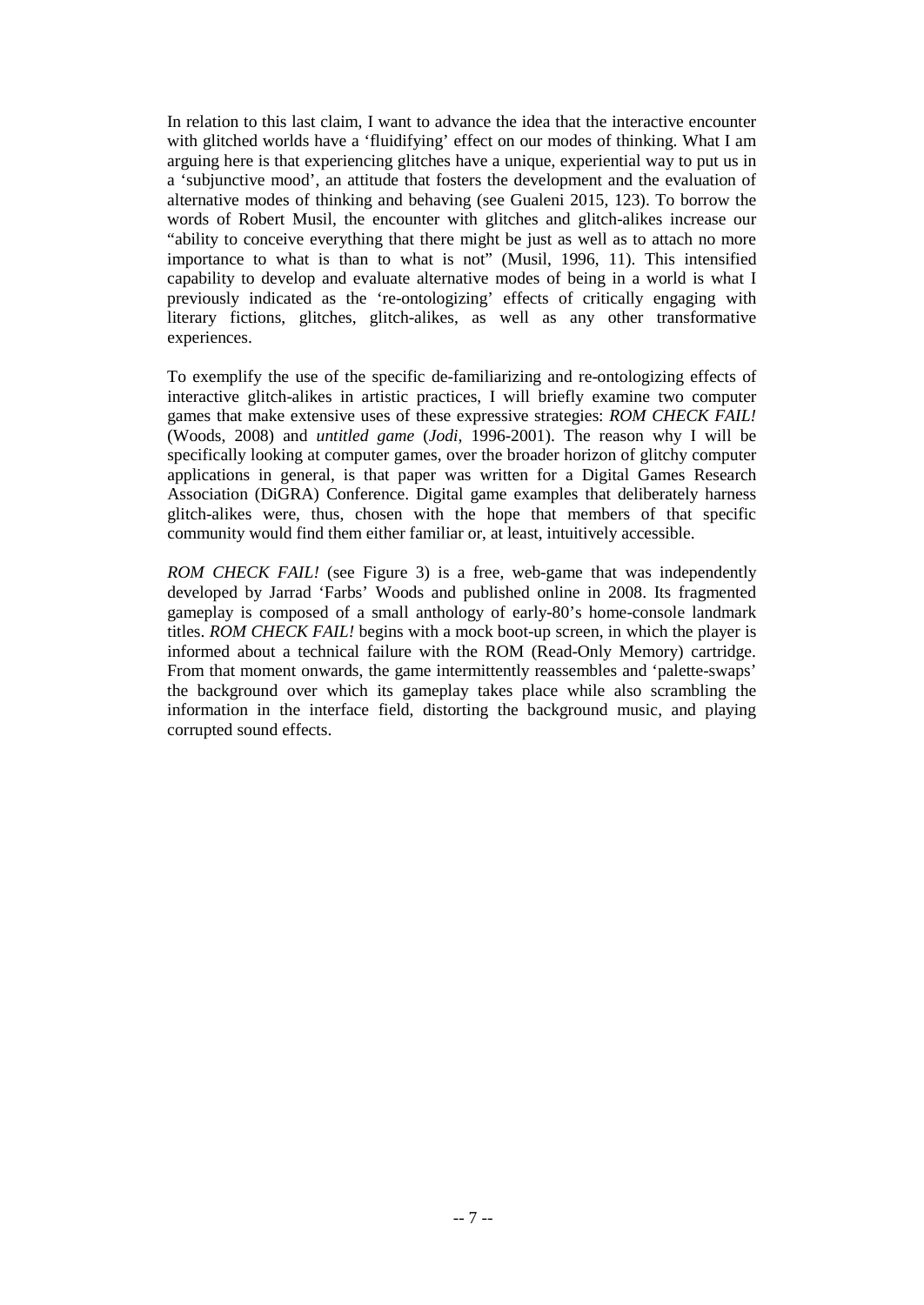

**Figure 3:** A screenshot captured while playing *ROM CHECK FAIL!* that exemplifies the post-production glitch-aesthetics recurrently affecting its fixed-screen playfield.

The game's precarious glitch-aesthetic is not the only mode through which it attempts to unsettle and de-familiarize its players. *ROM CHECK FAIL!* also irregularly switches its gameplay from one game-genre to another. While maintaining its fixedscreen configuration and the positions of the playing character, non-playing characters (enemies), in-game obstacles, and breakable elements, the game keeps reconfiguring itself in order to match both the aesthetics and the gameplay of a landmark title of the so-called 'golden age of arcade videogames' (indicatively between 1978 and 1983). *ROM CHECK FAIL!* makes a playable (and playful) statement about the artificiality and the arbitrariness of our digital experiences as well as about the conventionality of our expectations as players. Initially offering interactions that align with the convention of the platforming genre (with obvious references to *Super Mario Bros.*, a 1985 action-platformer by *Nintendo*), *ROM CHECK FAIL!* quickly changes to match the aesthetics and the gameplay of  $-$  say  $-$ *Asteroids* (a 1979 multi-directional action-shooter by *Atari Inc*.).

What makes *ROM CHECK FAIL!* particularly interesting is the fact that the interactive experiences that it discloses refer to (and are disrupted by) what appear to be technical anomalies. These 'manufactured glitches' are contextualized, in the (meta)narrative of the game as hardware problems with the insertion (or perhaps the intentional 'tilting') of a fictional, faulty cartridge in a fictional home-console. In this sense, the game can be recognized as pursuing a manageable degree of 'de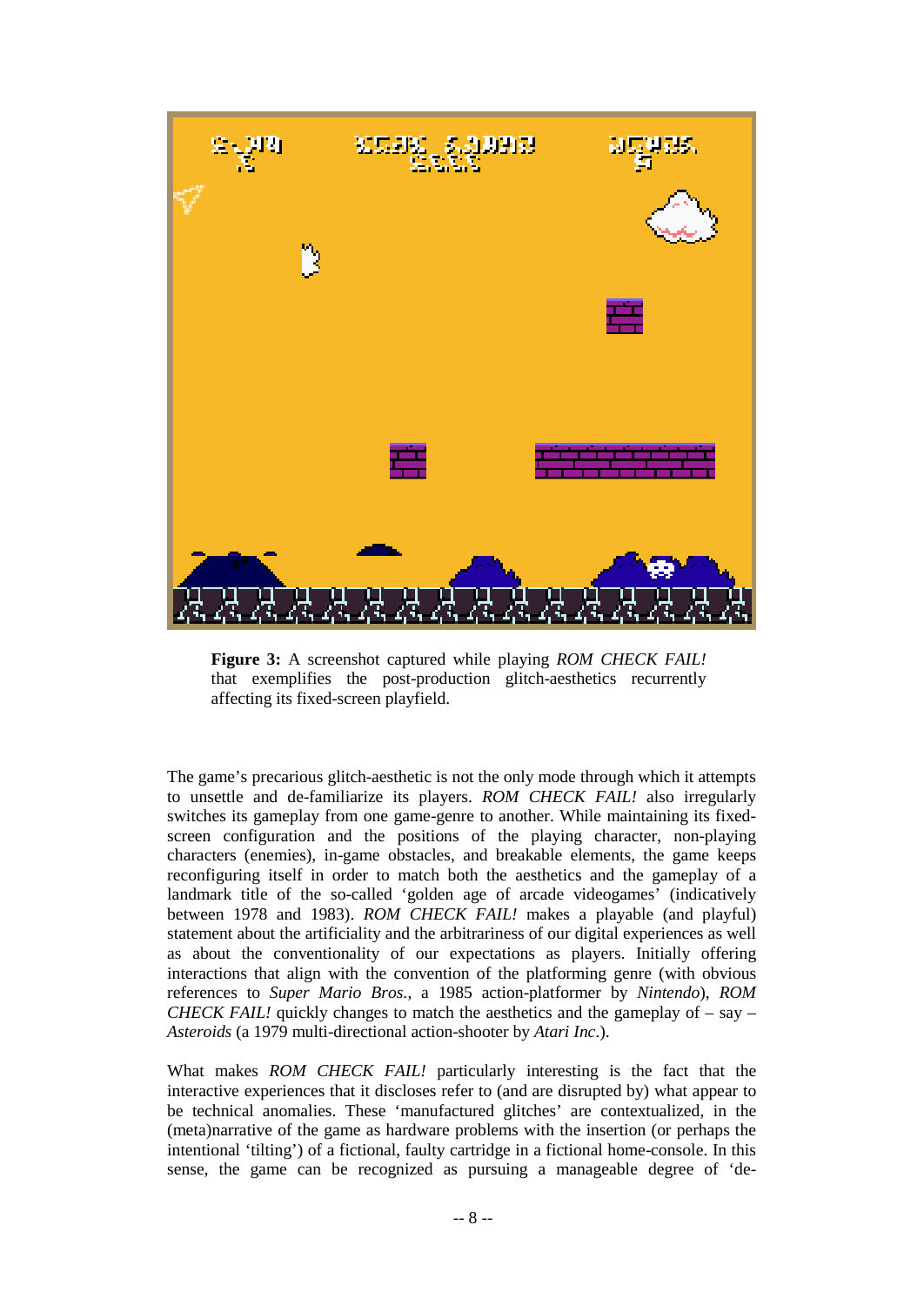familiarization' that remains comfortably within the boundaries of the game's fiction. In this sense, the previously mentioned digital game *ROM CHECK FAIL!* harnesses the transience and the unsettling aesthetics of glitches in ways that can be understood as analogous to works of magical realism, where the instability, the unpredictability, and the unsettling effects of glitches are presented as constitutive components of the world that the game discloses fictionally and interactively. In other words, glitchalikes are part of the (however quirky) fictional world disclosed by *ROM CHECK FAIL!*

The game can be also considered an example of expressive uses of glitch-alikes. Also, it can be embraced and studied as an example of self-reflexive use of the medium. What we mean by 'self-reflexive' is that *ROM CHECK FAIL!* is designed to interactively materialize critical and/or satirical perspectives on the ways in which videogames themselves are designed, played, sold, manipulated, experienced, and understood as social objects (see Gualeni 2016).

The second game-related example that I would like to discuss is a series of fourteen 'mods' for *Quake* (a three-dimensional action shooter computer game in first person originally released by *Id Software* in 1996). A 'mod' is a short, informal way to refer to a 'modification', that is an alteration of an existing videogame pursued by the community of players as a folk practice. These unofficial modifications might affect any aspects of the game and may involve small changes and tweaks, but they can also consist of substantial transformations and extensions to the original game. The mods I want to present as examples are collectively known as *untitled game*, and were manufactured by the Dutch/Belgian artist duo *Jodi* (Joan Heemskerk and Dirk Paesmans) by exploiting errors in the programming of the original game (Menkman 2011, 39). *Untitled game* is an example of playable glitch-art in which the audience navigates what are, in some respects, typical game spaces that are subject to various anomalies and unexpected transformations. In *E1M1AP* (one of the mods that are part of *untitled game*) *Jodi* modified part of the code of the original digital game that regulated the gravity-related behaviors to produce bewildering vortex effects.

Whereas *Quake* offered interactive virtual worlds that are interpretable through conventions that are typical of its game genre (such as linear perspective or the presence of a crosshair), *untitled game* often interactively discloses unstable spaces, unfamiliar signifiers, anomalous visual artefacts, and streaming real-time code that foregrounds the technical apparatus of the game (Galloway 2006, 115). Paraphrasing Menkman, *untitled game* is interesting in the context of this paper as it is an intentionally (albeit not completely) "ruined videogame" that subverts and interactively questions conventional videogame goals, for example those of selfimprovement and winning (ibid.). 'Ruining' *Quake* in these particular ways, *untitled game* "rebels against the techno-social determinism of (game) technology and consumption" (ibid.). In this sense, *untitled game* could be associated with expressive strategies for aesthetic estrangement that were recognized in modernist currents such as DADA and surrealism.

# **4- CONCLUSION**

This paper discussed virtual worlds as gateways through which we can extend our possibilities for 'being-in-worlds' and explore (and re-think) the meaning of those experiences and possibilities. The virtual environments of digital games offer several, clear examples of how the digital medium can disclose worlds that exist beyond the conceptual and experiential confines of the actual. This paper embraces an understanding of interactive virtual worlds as technologies that, even without the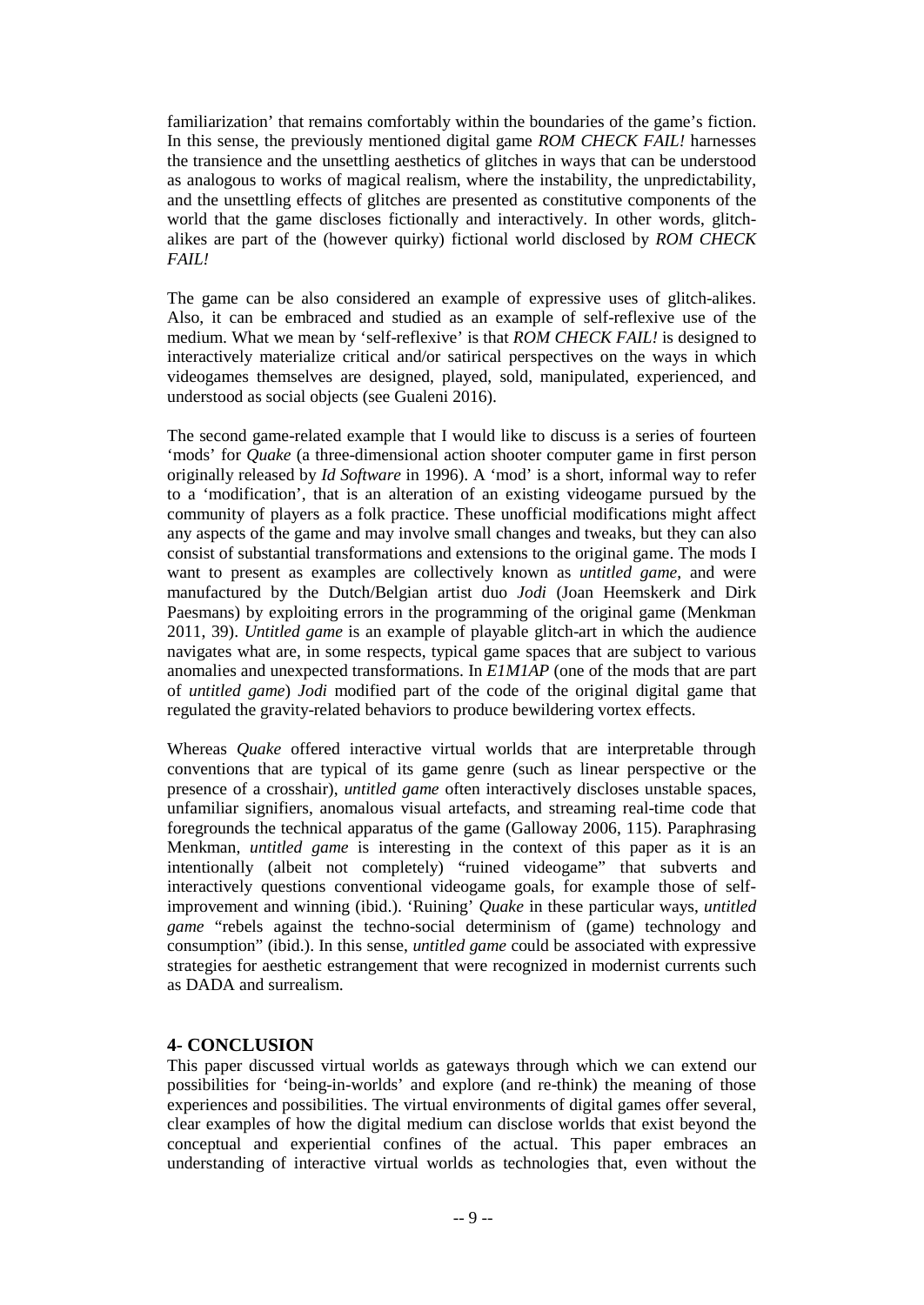presence of glitches or glitch-alikes, invite us to interactively repurpose, extend, and occasionally unsettle our cognitive and imaginative faculties (Gualeni 2015;2016) [7].

The dynamic (that is interactive and repeated) relationships that we can establish with virtual worlds were presented as depending on the functional affordances of the computer as well as on its specific kinds of malfunctions. On those conceptual foundations, virtual worlds were understood as inviting personal transformations and affording new 'avenues and landmarks' for thinking. These new possibilities inevitably inherit qualities and limitations that are typical of the functioning and of the modes of representation and interaction of the digital medium, as well as of its specific technical malfunctions and anomalies. In other words, glitches are understood as typical components of the experience of virtual worlds, and thus as factors in the transformative potential of our encounters with them.

Glitch-alikes are digital effects are often manufactured with post–production techniques or by means of omissions, inconsistencies, and deformations that are deliberately fabricated. This paper specifically focused on those kind of glitches in terms of their expressive possibilities (as forms of deliberate and unsettling miscommunication), and as a potential tool for extending and restructuring our mental models. In this light, they were conceptually associated with strategies and aspirations that are characteristic of artistic currents associated with modernism in the arts.

Differently from glitch-alikes and from other designed events, actions, and interactions that take place within virtual worlds, actual, unexpected computer glitches are not intended to be part of a virtual world. Having the possibility to resist, interrupt, and de-rail the original purposes of the developers, actual glitches are considered undesirable and potentially dangerous epiphenomena of digital technologies. As such, they are typically removed from virtual worlds by means of quality assurance processes and the release of software patches. In virtual worlds, actual glitches epitomize events that resist human understanding and interpretation. They clearly exemplify expressions of agency and intentionality that are, to a degree, 'other than' those of the human creators (see Janik 2017) [8]. From this standpoint, they constitute one of the most radical contexts where to further explore those notions and frameworks. In other words, actual glitches could be fruitfully used as philosophical testbeds for new perspectives in cultural posthumanism as well as in the philosophy of technology.

## **ENDNOTES**

[1] Among the various possible interpretations of what it means for something to be 'virtual', in the context of this paper I am using it to refer to something that is generated by- and interactively accessed through- the computer (Vella & Gualeni 2019, 1). In accordance to this interpretation, I will refer to the experiential horizon disclosed and upheld by the digital medium as a 'virtual world'.

[2] To be sure, glitches and glitch-alikes can also be approached non-critically, meaning that they can be identified as mere mistakes or malfunctions. In this case, the audience of a glitched work can decide to focus on glitches as anomalies (at the expense of the perceived coherence of the virtual world in question and their psychological immersion within it), or can decide to turn a blind eye to them. This last possibility corresponds to what Kendall Walton describes, in the context of the experience of fiction, as the principle of 'charity'. Being 'charitable' towards a work of fiction indicates the deliberate disregarding of some of its aspects that are considered inaccurate or incorrect. According to Walton, the audience's decision to ignore mistakes and paradoxical aspects of a work of fiction can be motivated by their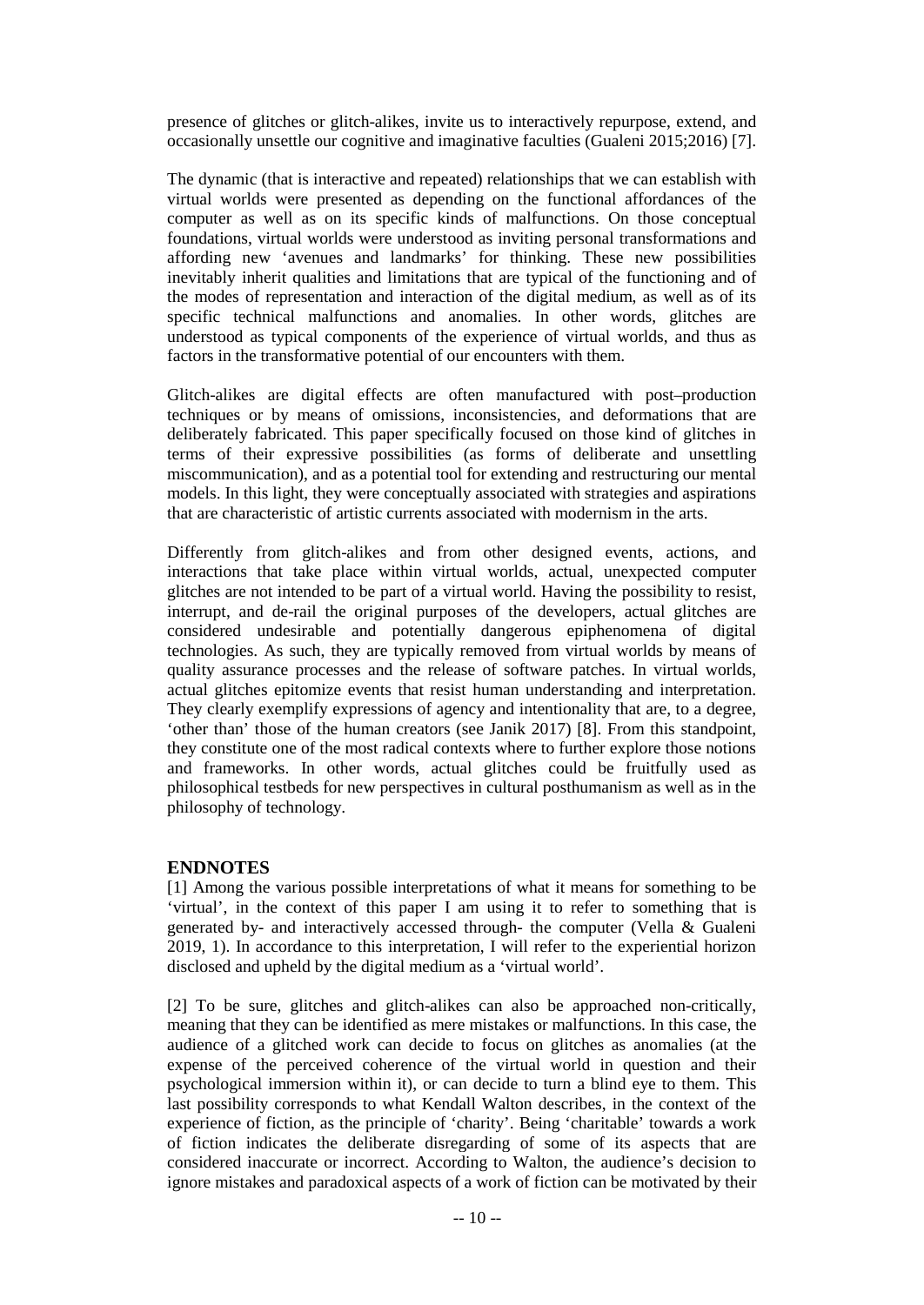will to continue to enjoy the experience in a way that is perceived as internally consistent (Walton 1990, 183). It might be important to point out, as Van de Mosselaer and Wildman did (2019), that disregarding glitches is only one strategy available to players to make the experience of the fictional world consistent. Players can also acknowledge the occurrence of glitches and incorporate them within the fictional world by imagining this world in such a way that the glitch event makes sense and consistently follows from other events within this world.

[3] In the context of this paper, the adjective 'actual' is used to indicate something that participates in the world that we share as biological creatures (see Gualeni 2015, 44). Similarly, Rob Shields uses 'actual' to appoint something that is concretely present to us (Shields 2003, 28-30).

[4] Two particularly obvious examples of this expressive strategy come to mind: the fifteenth episode of the fifth season of *Adventure Time* (an animated show) titled 'A Glitch is a Glitch' (OReilly 2013), and the cooking mini-game in the open-world action-adventure blockbuster *The Legend of Zelda: Breath of The Wild* (Nintendo EPD 2017). In 'A Glitch is a Glitch', the villain of the series is threatening the entirety of the fictional world of *Adventure Time* with a glitch-alike virus generating escalating malfunctions and omissions that are perceived and commented upon by the fictional characters themselves. In *The Legend of Zelda: Breath of The Wild*, Link (the player character) can prepare dishes by combining a number of ingredients (a maximum of five at a time) at a cooking station. Some of those combination are treated by the game as proper dishes and - as such - are given specific names, unique icons, and special status effects on the player character. The majority of among the hundreds of thousands of combinations are, instead, generic and unseemly combinations of ingredients with minimal nutritional value and no additional effects and a glitch-alike appearance (see Figure 2 below).



**Figure 2:** The cooking interface-overlay of *The Legend of Zelda: Breath of the Wild* informing the players that the ingredients that they put together did not produce anything useful or pleasant (presumably suggesting an analogy with our encounters with glitches).

[5] The amount of imagination involved in accessing literary fictional content differs depending on the kind of literature we are referring to. There is, for instance, an obvious difference in terms of the quantity and modality of the 'imaginative props' offered to the audience through exclusively textual literary contents and illustrated ones. Not only the amount, but also the type of imagination varies among different kinds of literary fiction; in these regards, it might suffice to think to the interactive possibilities disclosed by ergodic literature (for example in the case of gamebooks).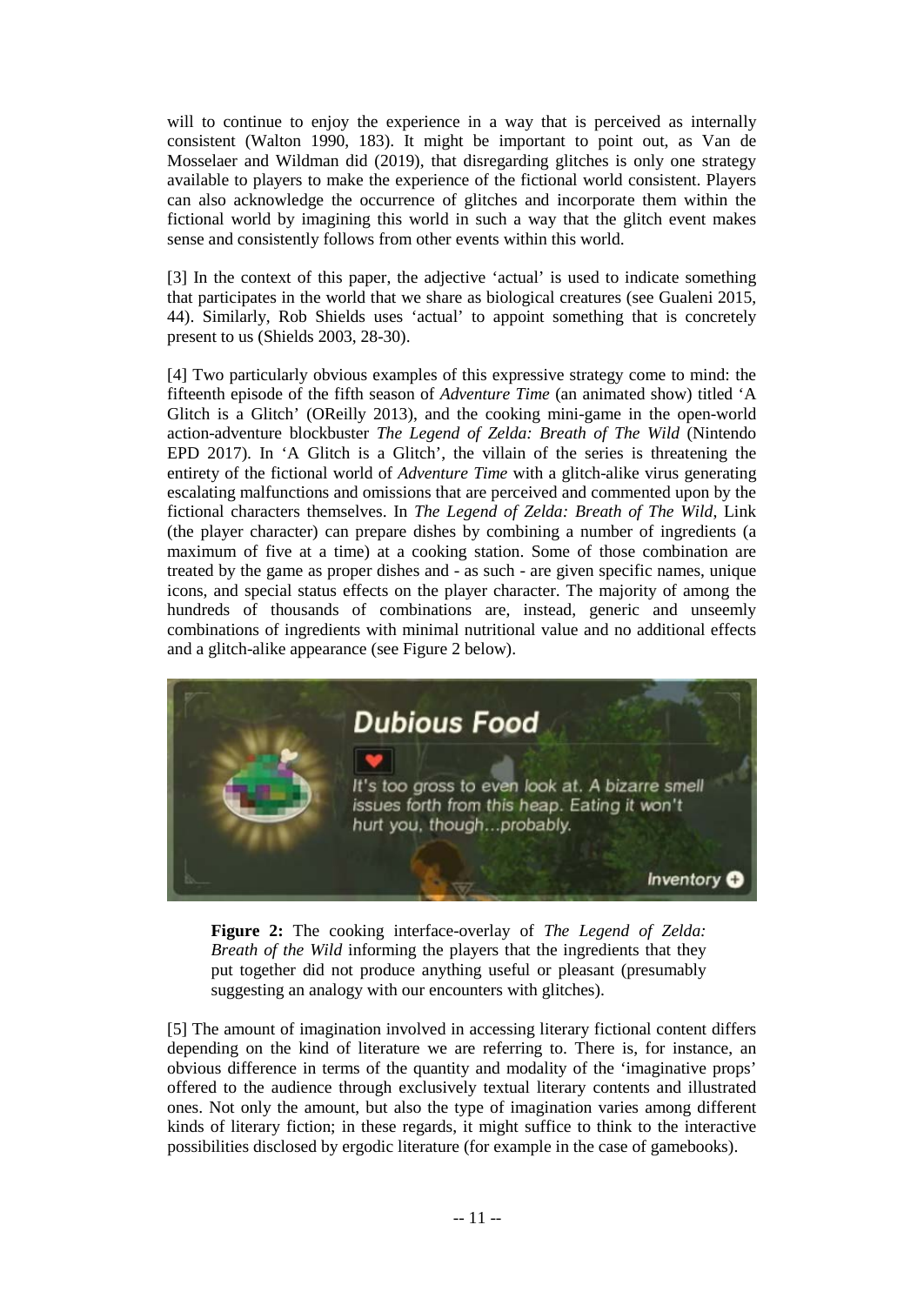[6] In a way that aligns with the philosophical traditions of phenomenology and existentialism, I will use 'world' to indicate a domain of experience consisting of a set of beings understood together with their properties and mutual relationships. For a set of 'somethings' to be recognized as a world for a subject, it is necessary for that subject to be able to establish an interactive relationship with those 'somethings.' What I define as 'world' needs to be to a degree perceptually persistent, interactive, and behaviorally consistent from the perspective of the being experiencing them (see Vella & Gualeni 2019, note 2). This interpretation allows me to establish a distinction between worldly experiences and those accessed during dreams, hallucinations, or dissociative events (like the mild ones triggered by the experience of literature). It might be relevant to note, here, that the possibility to experience virtual environments as worlds is a particular 'mode of consumption', meaning that it is independent from the fictional content they represent.

[7] Experiences in virtual worlds can challenge us to interactively transcend, for example, our everyday understanding of space and time as homogeneous and isomorphic dimensions, or make us question our conceptualization of causation as irreversible. Some experiences of virtual worlds can propose new, experiential ways of understanding what the properties of a certain objects are, how they are maintained and transferred, what the notions of identity, presence, and indexicality can mean, etc.

[8] This is not to claim, however, that computers are – in the present day and age – conscious, autonomous agents, or that our encounters with actual software glitches constitute contacts with radically non-human forms of being. The ways in which the digital medium interprets, stores, represents, and manipulates information is understood here as analogous to approaches to human cognitive and biological processes that were popular at the time (that is to say they applied models of human intelligence biased towards a Cartesian rationality and mental representation, and not at all analogous to our current understanding of embodiment, and how cognition is intertwined with mood and context).

## **BIBLIOGRAPHY**

Atari Inc. 1979. *Asteroids* [Arcade]. Digital game published by Atari Inc.

Berry, D. M., van Dartel, M., Dieter, M., Kasprzak, M., Muller, N., O'Reilly, R., & de Vicente, J. L. 2012. *New aesthetic, new anxieties*. Available online at: <http://v2.nl/files/2012/publishing/new-aesthetic-new-anxieties-pdf> (last accessed November the  $22<sup>nd</sup>$ , 2018).

Betancourt, M. 2011. "Critical Glitches and Glitch Art"*. Hz Journal*, 19. Available online at: <http://www.hz-journal.org/n19/betancourt.html> (last accessed November the  $22^{nd}$ ,  $2018$ ).

Chipp, H. B., & Selz, P. H. 1968. *Theories of modern art: A source book by artists and critics*. Los Angeles, CA: Univ of California Press.

Consalvo, M. 2007. *Cheating: Gaining Advantage in Videogames*. Cambridge, MA: The MIT Press.

Davies, H. 2004. "Creative Explorations of the Glitch in Music". Proceedings of the 2004 IEEE Conference on the History of Electronics.

Floridi, L. 2013. *The ethics of information*. Oxford, UK: Oxford University Press.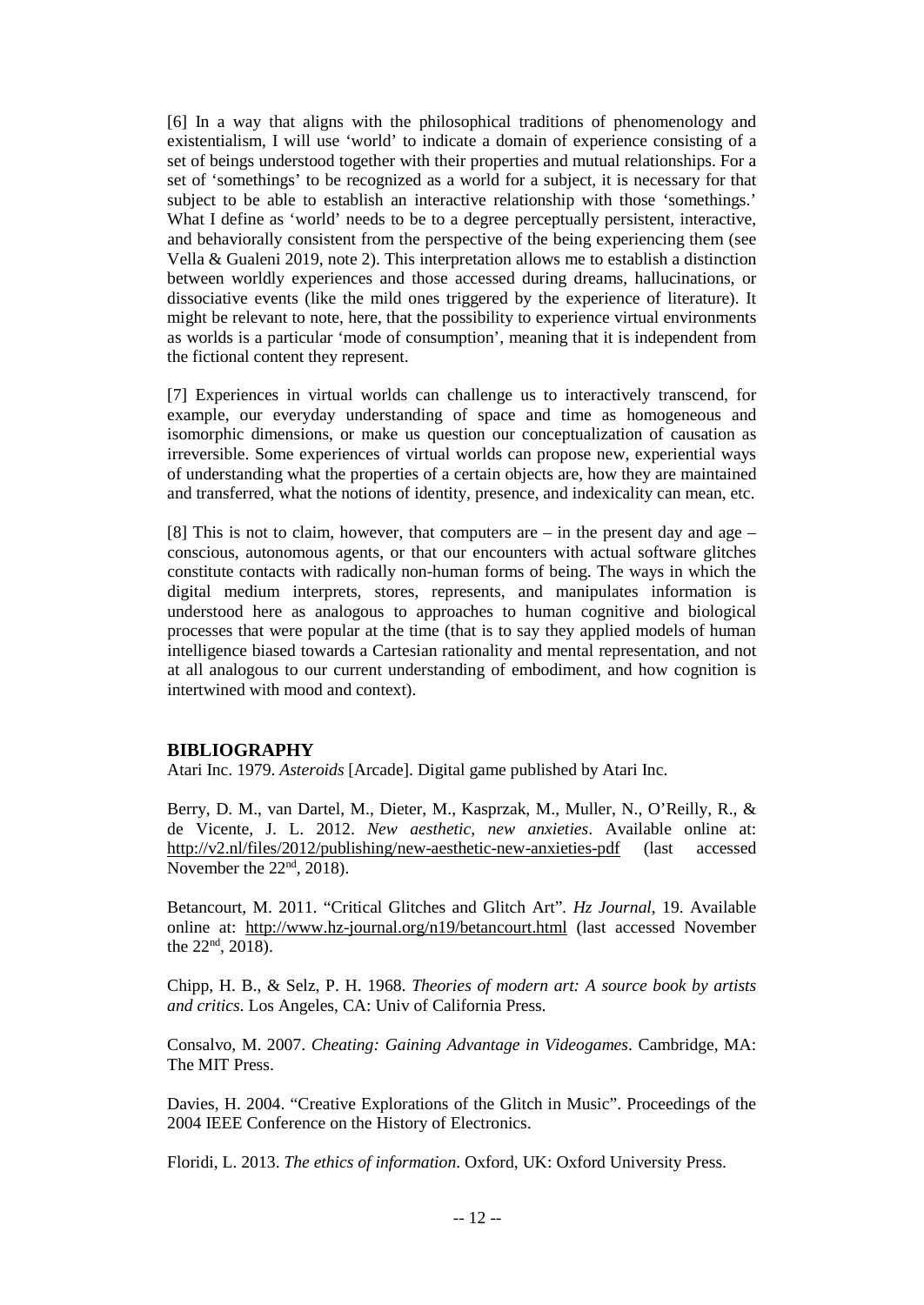Foucault, M. 1994 [1966]. *The Order of Things – an Archaeology of the Human Sciences*. New York, NY: Vintage Books.

Foucault, M. 2007 [1997] "What is Critique?". In Lysa Hochroth (trans.). *The Politics of Truth*. Los Angeles, CA: Semiotext(e), 41-81.

Galloway, A. R. (2006). *Gaming: Essays on Algorithmic Culture*. Minneapolis, MN: University of Minnesota Press.

Gualeni, S. 2015. *Virtual Worlds as philosophical tools*. Basingstoke, UK: Palgrave Macmillan.

Gualeni, S. 2016. "Self-reflexive videogames: observations and corollaries on virtual worlds as philosophical artifacts". *G|A|M|E - The Italian Journal of Game Studies*, Vol. 1, 5, December 2016.

Heemskerk, J. and Paesmans, D. (*Jodi*) 1996-2001. *untitled game* [videogame]. Windows.

Id Software. 1996. *Quake* [Windows]. Digital Game published by GT Interactive.

Janik, J. 2017. "Glitched perception: beyond the transparency and visibility of the video game object". *TRANSMISSIONS: THE JOURNAL OF FILM AND MEDIA STUDIES*, 2017, Vol. 2, 2, 65-82.

Jayemanne, D. 2017. *Performativity in Art, Literature, and Videogames*. Springer.

Martin, P. 2018. "Discourses of "realism" in game journalism". Proceedings of the DiGRA 2018 Conference in Turin, Italy.

Meades, A. 2013. "Why we Glitch: Process, meaning and pleasure in the discovery, documentation, sharing and use of videogame exploits". *Well Played Journal*, Vol. 2, 2, 79–98.

Menkman, R. 2011. *The glitch moment(um)*. Amsterdam, The Netherlands: Institute of Network Cultures. Available online at: [https://networkcultures.org/\\_uploads/NN%234\\_RosaMenkman.pdf](https://networkcultures.org/_uploads/NN%234_RosaMenkman.pdf) (last accessed November the 22<sup>nd</sup>, 2018).

Middleton, J. C. 1962. "Bolshevism in Art: Dada and Politics". In *Texas Studies in Literature and Language*; Fall 1962; N. 4, Vol.3.

Moradi, I. 2004. *Glitch Aesthetics*. Unpublished Bachelors' thesis. Huddersfield, UK: University of Huddersfield. Available online at: [http://www.oculasm.org/glitch/download/Glitch\\_dissertation\\_print\\_with\\_pics.pdf](http://www.oculasm.org/glitch/download/Glitch_dissertation_print_with_pics.pdf) (last accessed November the  $22<sup>nd</sup>$ , 2018).

Musil, R. 1996 (1930–1943). *The Man Without Qualities*. Vol. I. New York, NY: Vintage International.

Newman, J. 2005. *Playing (with) Videogames*. New York, NY: Routledge.

Nintendo Creative Department. 1985. *Super Mario Bros.* [Nintendo Entertainment System]. Digital Game published by Nintendo.